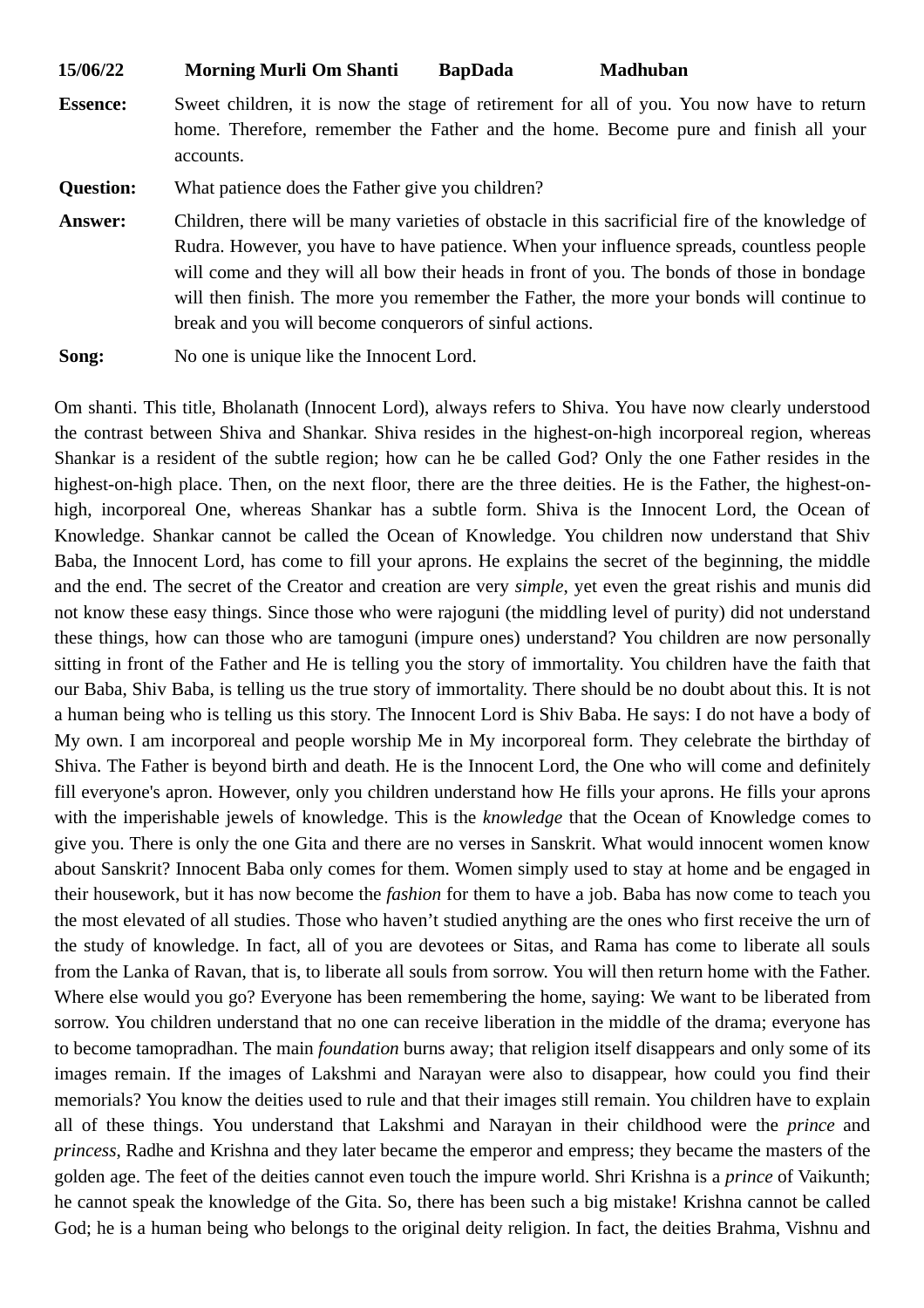Shankar live in the subtle region, whereas here, there are human beings. Humans cannot be called residents of the subtle region. They say, "Salutations to the deity Brahma and the deity Vishnu". That is the deity religion. They speak of goddess Lakshmi and god Shri Narayan. Human beings take 84 births. You children know that you originally belonged to the deity religion; that religion used to give so much happiness. No one can ask: Why were we not there? You know there was originally the one original eternal deity religion and that the other religions then came, numberwise. You children can explain all of these things. This is an eternal, predestined play, and so the golden age has to come again. This only happens in Bharat because Bharat is an eternal land and it is never destroyed. You have to explain all of these things. The Father's birth takes place here. His birth is divine; it is not like that of human beings. The Father has come to take you away. So, simply remember the Father and the home and you will enter that kingdom. This is the devilish Rajasthan (land of kings), and the Father takes you to the divine Rajasthan. He doesn't give you any difficulty at all. You simply have to remember the Father and the inheritance. This is the silent chant. You don't need to say anything with your lips. You don't need to repeat anything in a subtle way internally. Just remember the Father in *silence* while sitting at home. The children who are in bondage also hear these things while sitting at home. They don't have the freedom to come here. So, yes, stay at home and try to remain pure. Say: I received *directions* in my dreams to become pure. Death is now just ahead. You are all now in the stage of retirement. When people reach the stage of retirement, they don't have any thought of vice. The Father says: It is now the stage of retirement for the whole world. Everyone has to return home, and so remember the home. You will then have to return to Bharat. Your faces would be turned towards the home. You children are not given any difficulty. It is very easy. Even when preparing food at home, do it while in remembrance of Shiv Baba. Normally, when someone is at home cooking food, she remembers her husband. The Father says: This one is the Husband of all husbands. Remember the One from whom you receive the inheritance for 21 births. Achcha, if any one of you does not have the freedom to come here, then stay at home and just simply remember the Father and the inheritance. You have to find a method to free yourself. You can claim your full inheritance from the Father. Gradually, you will become free. Yes, there will definitely be obstacles in the sacrificial fire of the knowledge of Rudra. When your influence finally spreads, people will come to bow down to you. However, there are also obstacles that interfere. Have patience! Do not become impatient! While sitting at home, explain one thing to your husband and to your friends and relatives. Tell them the instructions of the Father: Remember Me and claim your inheritance! It cannot be Krishna who says these things. It is the Father who has to be remembered. Give them the Father's introduction so everyone comes to know our Baba is Shiv Baba. You are now able to have very good remembrance. This bondage of violence etc. will just last for a short while. As you go further, all of these things will end. Some illnesses are cured instantly, whereas others continue for even one or two years. Therefore, there is only one solution here: continue to remember the Father and all your bonds will end. This is why you must have patience in every situation. The Father says: The more you remember Me, the more your sins will be absolved and the more your intellects will continue to break out of all bonds. There is also the bondage of sins and lust is the *number one* sin. You are now becoming conquerors of sin. It is by having remembrance that you can become conquerors of sin. When all your accounts have been settled, the account of happiness will begin. It is very easy for those in business, because they understand the old account has to finish and the new one will then begin. Continue to have remembrance and your profit will accumulate. If you don't have remembrance, how can you accumulate? This too is a business. The Father does not cause you any difficulty at all. You don't have to go out stumbling anywhere. You have been stumbling around for birth after birth. The true Father is now explaining to you so well. Only *God* can tell you the truth; everything else is false. Just look at the *contrast* between what Baba explains and what humans explain! This is the *drama* and the same things will happen again. You now understand that you attain salvation by following shrimat. Otherwise, you would not claim such a high status. You become the instruments for going to heaven. There is no sin there, whereas there is sin here, and this is why there is the punishment of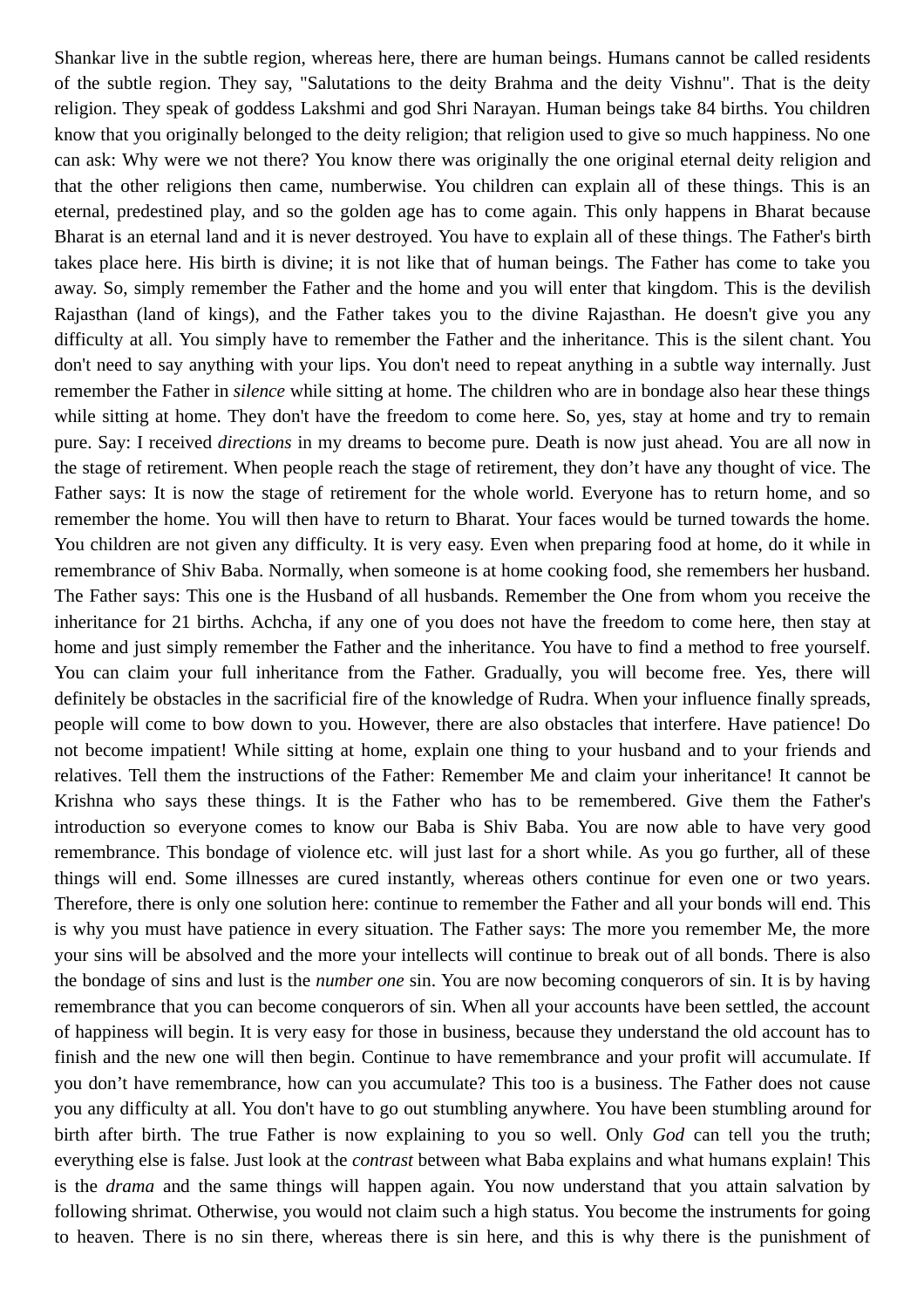suffering. Therefore, what can those who do not follow shrimat be called? Atheists! Even though they know that Baba is making them into theists, when they don't follow His directions, it means they are atheists. They understand they have to follow the shrimat of Shiv Baba. If a soul still doesn't follow, what can be said? Shrimat is given in order to elevate you. The Satguru is the One who is the Highest on High. The Father sits here face to face and explains to you children. He has explained to you every cycle. The scriptures etc., belong to the path of devotion. There are countless scriptures. People give so much respect to the scriptures. Just as they take the scriptures around a city, so they also take the images around a city. Now, Baba says: Forget all of those things. Just become a point. Simply put a dot to everything. Do not listen to anything at all. *Hear no evil, see no evil, talk no evil*! Do not listen to anything except the things the Father tells you. Become bodiless and continue to forget everything else. You souls are now listening through your bodies. The Father comes and explains to you through Brahma and shows you children the path to salvation. No matter how many different methods you tried before, you souls were not able to attain liberation or liberation-in-life. They have even made the span of the cycle so long. If it is in their fortunes, they will hear these things. If it is not in their fortunes, then they are not able to come. So, here, too, it is a question of fortune. The Father explains so easily and yet some say: We are not able to speak about these things. Yet it is so easy! Just simply remember the Father and the inheritance! In Sanskrit, they have referred to this as 'Manmanabhav'. Shiv Baba is the Father of all souls. Krishna cannot be called the Father. Brahma is the father of all people. Who is greater: the Father of souls or the father of people? By remembering the senior Baba, you will receive the reward of the inheritance of heaven. As time goes by, many will come to you. Where else can they go? Therefore, they will continue to come here. When many people go to a particular place, others who see them go there too. There will continue to be expansion among you too. No matter how many obstacles come, you have to go beyond that conflict and establish your own kingdom. The kingdom of Rama is now being established. The kingdom of Rama is the new world. You know that you are using your bodies, minds and wealth for making Bharat into heaven on the basis of shrimat. The first thing to ask souls is: What is your relationship with the Supreme Father, the Supreme Soul? What is your relationship with Prajapita Brahma? That is the unlimited Father, and then there are all the different genealogical trees; they must have all started from one. The Supreme Father, the Supreme Soul, created the world through Prajapita Brahma, that is, He changed souls from impure to pure. The world doesn't understand anything; they say: We were worthy of worship and we then became worshippers. However, they say this, referring to God. If God also became a worshipper, who would make you souls worthy of worship? Ask them this question. The meaning of 'hum so' has been explained to you children. 'Hum so' means: we were shudras and are now becoming deities. You can remember the cycle, can you not? It has been said: *Father shows son* and then *son shows Father*. Achcha.

To the sweetest, beloved, long-lost and now-found children, love remembrance and *good morning* from the Mother, the Father, BapDada. The spiritual Father says namaste to the spiritual children.

## **Essence for dharna:**

- 1. Become a clever businessman, finish all the old accounts and begin the new account of happiness. Stay in remembrance and cut away the bonds of sin. Be patient and do not rush.
- 2. While preparing food at home and performing every action, stay in remembrance of the Father. Fill your apron with the imperishable jewels of knowledge the Father gives you and donate them to others.

**Blessing:** May you be a *master* creator and as a detached observer sees any games of Maya as entertainment. No matter how many colours Maya shows you, observe the games of Maya with this awareness: "I am the Lord of Maya, Maya is the creation and I am a *master* creator". Do not